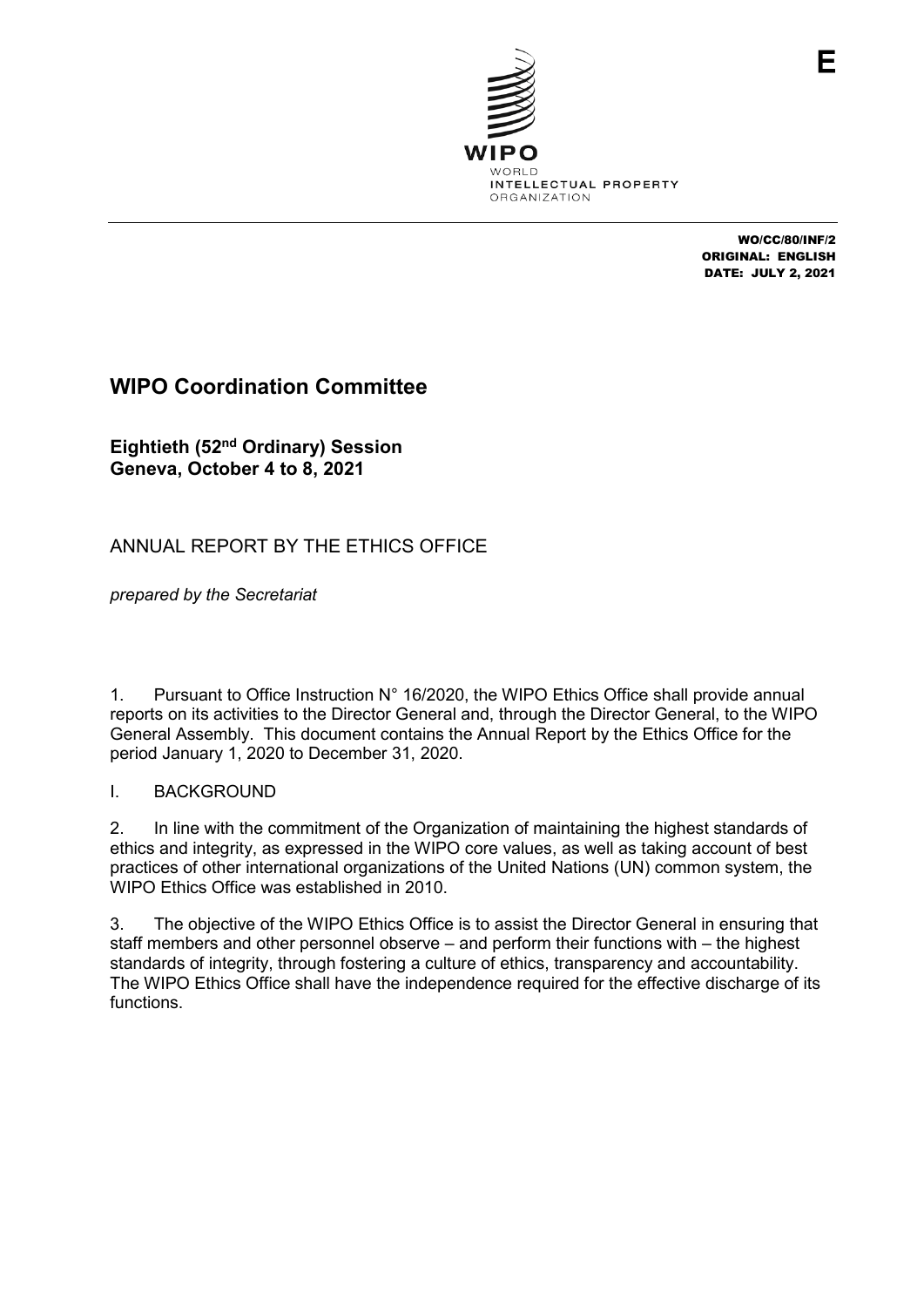4. The main responsibilities of the WIPO Ethics Office are $^1$  $^1$ :

(a) Ensuring the design, development and implementation of effective WIPO ethics strategies, programs and policies to enhance integrity, compliance with ethics rules, and the ethical conduct of the Organization's business;

(b) Providing confidential advice and guidance to staff and other personnel on ethical issues;

(c) Providing other authoritative advice, as well as leadership, to support the correct interpretation of, and compliance with, ethics rules and related strategies, programs and policies;

(d) Providing input when consulted on policy issues where its expertise, views and experience may be useful;

(e) Administering the Organization's financial disclosure and declaration of interests policy and related programs;

(f) Undertaking the responsibilities assigned to it under the policy to protect against retaliation for reporting misconduct and for cooperating with duly authorized audits or investigations;

(g) Developing standards, training and education on ethics issues and, in cooperation with the Human Resources Management Department (HRMD) and other offices as appropriate, ensuring regular ethics training for all staff members, and other personnel as appropriate;

(h) Providing standard-setting and policy support in respect of the development and interpretation of ethics related policies;

(i) Developing internal and external partnerships, and participating in and contributing to activities of relevant ethics networks from multilateral organizations, in order to maintain required skills, and adapt best practices on raising ethics awareness, promoting ethical conduct and complying with ethics rules, for the Organization;

(j) Ensuring accountability in the management of assigned WIPO resources (financial,human and material); and

(k) Performing such other functions as the Director General considers appropriate for the Office.

5. The WIPO Ethics Office is headed by a Chief Ethics Officer, who enjoys functional and operational independence from Management in the conduct of her or his duties.

- 6. The main activities of the Office concern:
	- awareness raising and training of staff;
	- − providing confidential advice to staff members;
	- standard-setting and policy development; and
	- − implementation of policies assigned to the Ethics Office.

<span id="page-1-0"></span> <sup>1</sup> Office Instruction N° 16/2020, WIPO Ethics Office (which supersedes Office Instruction N° 25/2010, June 9, 2010).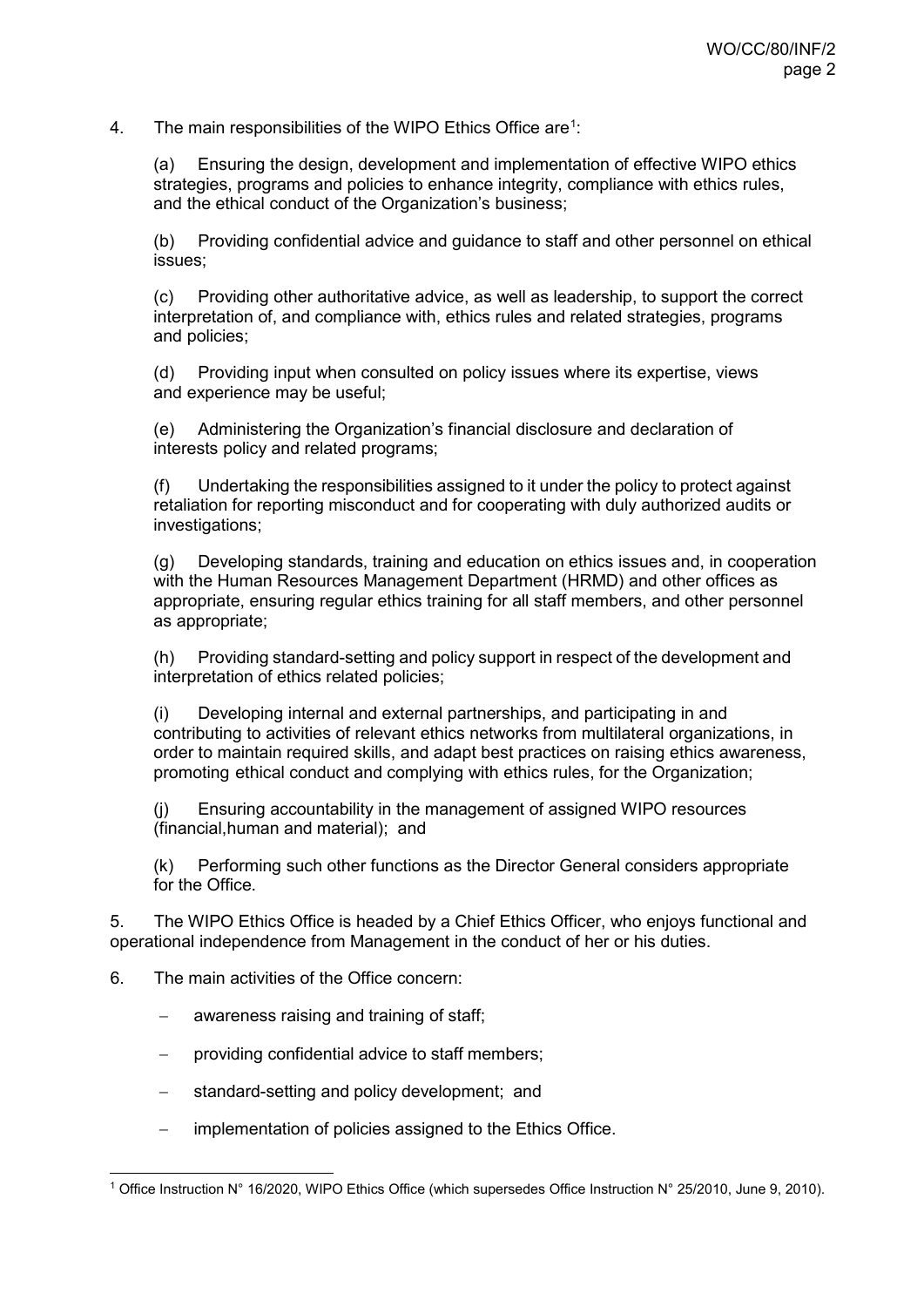#### II. AWARENESS RAISING AND TRAINING

7. Awareness raising and training activities are, in general, tailored to the Organization's values and policies on ethical conduct, and are in line with good training practices and commonly recognized ethical principles. Specifically, the activities aim to:

- enhance the culture of ethics;
- raise awareness across the Organization about principles, policies, tools and considerations relating to ethical behavior at WIPO;
- increase trust among colleagues and managers, and trust in the Organization;
- − promote accountability in decision-making; and
- strengthen ethical leadership at all levels (especially so-called "top" and "middle"level management).
- 8. The desired outcomes of awareness raising and training are to:
	- ensure a common understanding of the meaning of "ethics and integrity" in a professional setting, and of the importance of ethical conduct for the reputation of the Organization;
	- ensure that all staff remain aware of WIPO's core values of independence, loyalty, impartiality, integrity, accountability, and respect for human rights; as well as of the ethics principles in WIPO relevant to conflicts of interest, abuse of authority, commitment to a respectful working environment, gifts, honors, favors, other benefits, resources of the organization, confidentiality of information, and post-employment;
	- − promote a consistent message on ethics and expected standards of conduct in WIPO; and
	- − improve understanding of mechanisms that are in place to support personnel.

9. Since the launch of the WIPO ethics and integrity program in 2012, there has been mandatory training for all staff at every level of the Organization. The training program is managed by the Ethics Office in close collaboration with HRMD.

10. Since the launch of the WIPO ethics and integrity policy, training on ethics for all staff, including new recruits, has been mandatory. Participation in induction courses, which include a session on Ethics, is mandatory for staff joining the Organization, including for managers and staff at senior levels. Since 2017, an online training course on Ethics and Integrity is offered and mandatory for all staff. The online course also serves as a refresher course on ethics for all staff of the Organization.

11. In 2020, a total of 412 personnel took part in Ethics training and awareness activities:

**248 participants** successfully completed the mandatory on-line training on Ethics and Integrity (please note that the completion date is based on the date of entry in the Enterprise Learning Management (ELM) system, not the actual completion date of the course).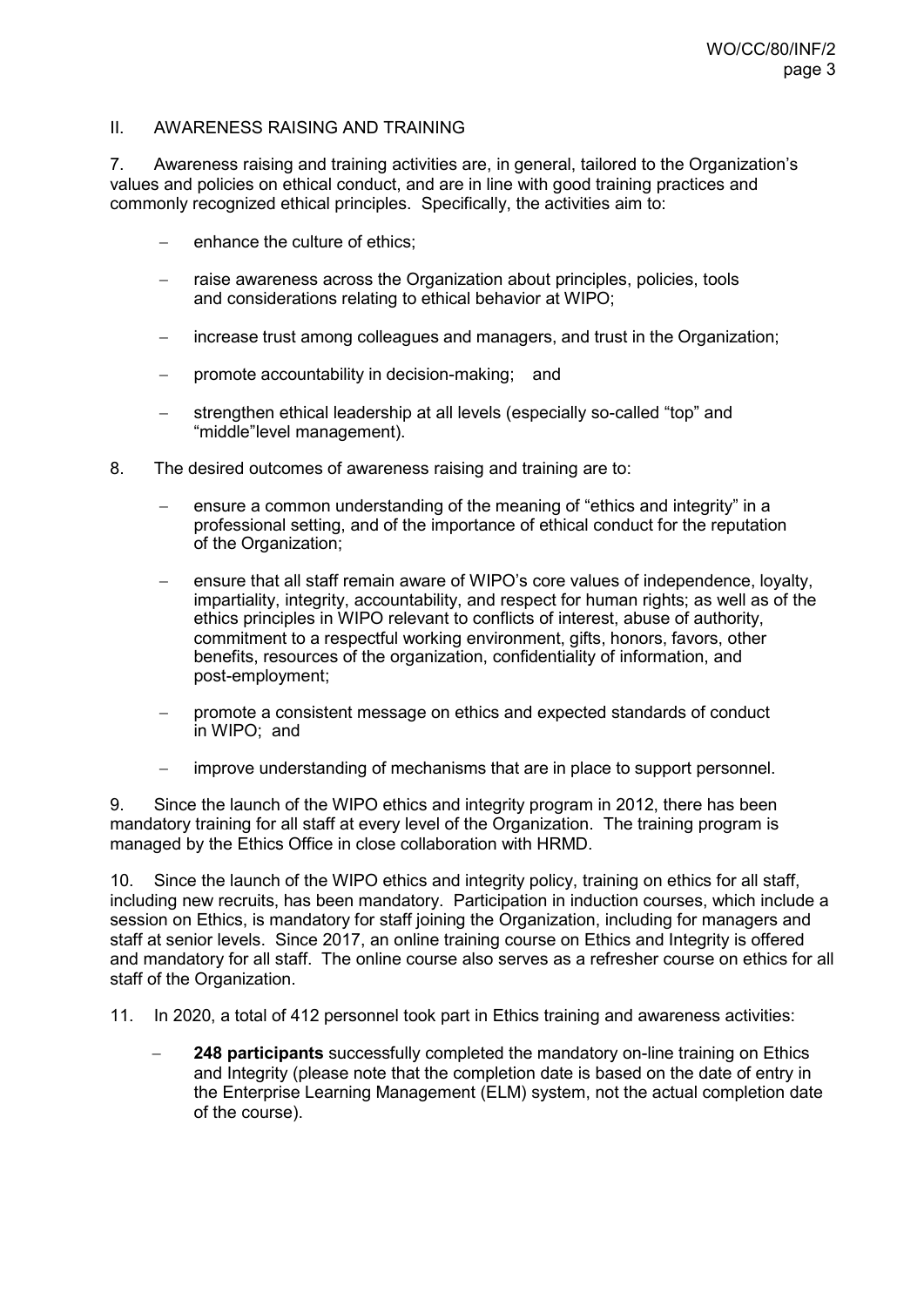- **116 participants** attended the Public Lecture organized by the Ethics Office, on Ethics & New Technology: The Case for Responsible Innovations, by guest speaker, Professor Jeroen Van Den Hoven.
- − **48 participants** attended an introductory briefing on Ethics delivered by the Chief Ethics Officer during the induction program organized by HRMD.

12. Awareness raising and training activities also included information on WIPO's Policy to Protect Against Retaliation for Reporting Misconduct and for Cooperating with Duly Authorized Audits or Investigations (PaR), as well as on general and specific information resources, including the Ethics Office Intranet pages. WIPO's Ethics Office maintains a comprehensive and regularly updated Intranet site, which includes resources and information, amongst others on the PaR policy.

# CONFIDENTIAL ADVICE TO STAFF MEMBERS

13. Upon request, the Ethics Office provides confidential advice to staff members. In 2020, the Ethics Office provided advice in approximately 50 instances. The areas of advice concerned: outside activities, communications, media, conflicts of interest, declarations of interest, protection against retaliation (inquiry), employment-related and other referrals.

# III. STANDARD-SETTING AND POLICY DEVELOPMENT

### Protection Against Retaliation

14. In furtherance of the principles and objectives of securing the highest standards of ethics and integrity for all members of personnel of the Organization, and in support of WIPO's core values, the 2017 PaR policy constitutes the general framework for the protection of all personnel against retaliation for cooperation in an oversight activity, or for making a report, in good faith, of misconduct that, if established, would be manifestly harmful to the interests, operations or governance of the Organization.

### Policy on Financial Disclosure and Declaration of Interests

15. The 2017 Policy on Financial Disclosure and Declaration of Interests (FDDI) applies to the disclosure of financial interests and to compliance with the International Public Sector Accounting Standards (IPSAS) for senior staff and other designated categories of staff. The Policy aims to achieve an appropriate balance between the need for information and staff members' right to privacy, while taking into account the risk management framework, the internal controls system implemented by the Secretariat, and best practices on the issue. The first filing exercise, with review of submissions by an external reviewer, was undertaken in 2018.

# IV. IMPLEMENTATION OF POLICIES ASSIGNED TO THE ETHICS OFFICE

### Protection Against Retaliation

16. A PaR policy, in existence at WIPO since 2012 and updated in 2017, constitutes the general framework for the protection of all personnel against retaliation for participation in an oversight activity as defined in the policy, or for reporting misconduct.

17. In accordance with the PaR policy, the Ethics Office receives complaints of retaliation and conducts preliminary reviews to determine whether a complainant has engaged in a protected activity. Based on its preliminary review of a complaint, the Ethics Office determines whether *prima facie* there is a case of retaliation, and whether there exists a need to recommend protection as per the policy, of the staff member concerned.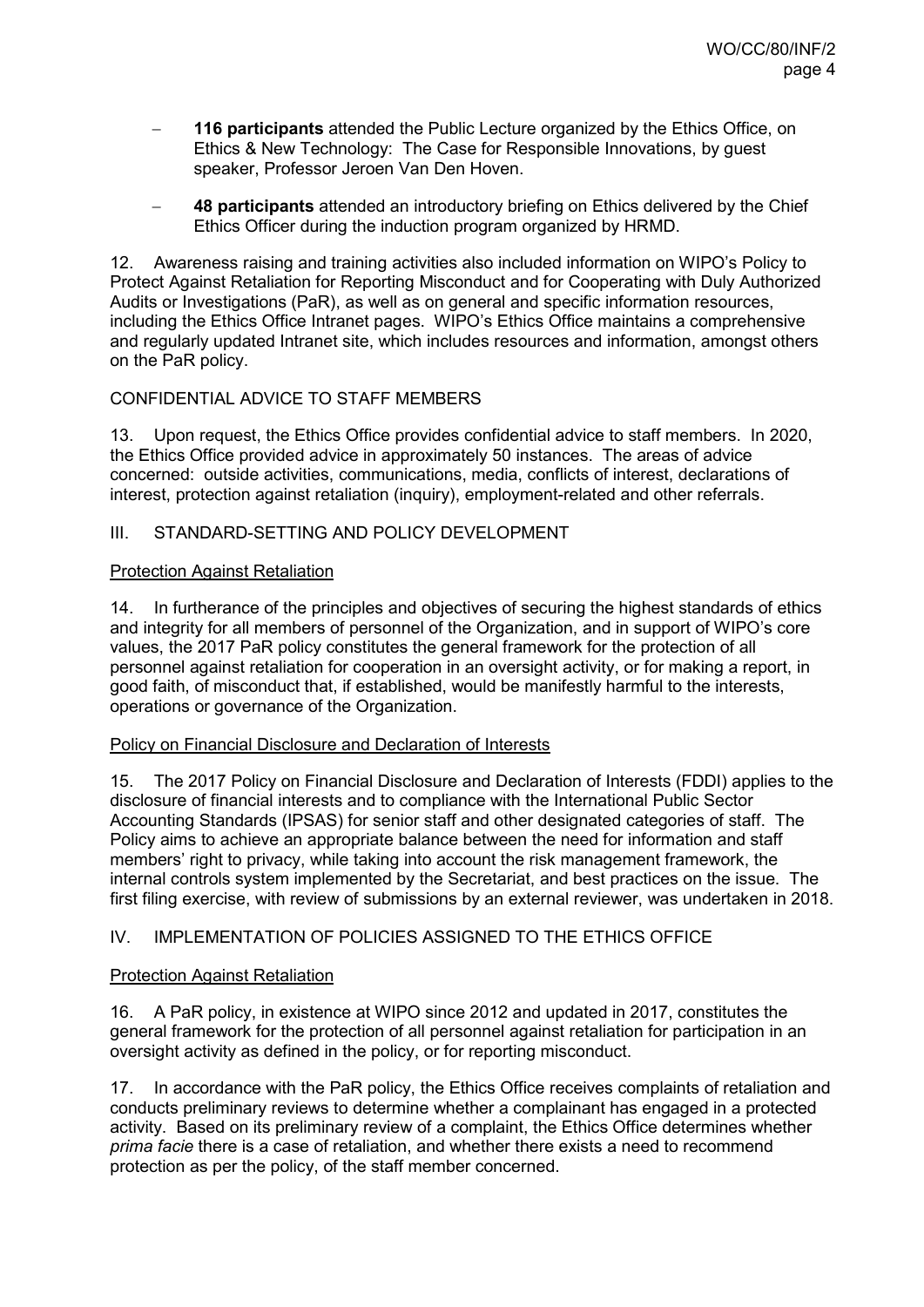18. In accordance with its mandate to provide services to other UN organizations, the Ethics Office of the United Nations Office for Project Services (UNOPS) served as outside reviewer for requests for review of preliminary reviews by WIPO's Ethics Office until October 4, 2020. There were no cases for secondary review after that. The Chief Ethics Officer is currently arranging another review mechanism for 2021.

19. In 2020, the Ethics Office received no requests for protection against retaliation.

#### Financial Disclosure and Declarations of Interests

20. In 2020, WIPO staff members at the level of D1 and above, and a limited number of other designated categories of staff, submitted declarations over the reporting year 2019 under the FDDI policy.

- 21. This policy has as objectives:
	- to promote transparency and accountability;
	- to enhance internal and external public trust in the integrity of the Organization; and
	- − to assist the Organization to manage the risk of actual and perceived conflicts of interest through disclosure, mitigation and prevention.

22. The Ethics Office is tasked with the administration of the FDDI statements. The statements are examined by an external reviewer, whose role is determined by the FDDI policy. At the end of the process, the external reviewer provides a report to the Director General.

23. The external reviewer reported that review and analysis of participant disclosure forms were based on the relevant Office Instructions, knowledge and experience attained from similar disclosure programs, consultation with WIPO's Ethics Office, and independent research as necessary to evaluate possible conflicts. Each disclosure form was subject to two levels of review by the external reviewer. The review methodology was designed by the external reviewer to highlight items that required special consideration, including but not limited to a financial interest of a company on WIPO's Vendor List, a financial interest with significant investment objectives focused on intellectual property, and/or any relevant authorizations required for certain interests or activities. The review included research of publicly available information to obtain the investment strategy, as well as a breakdown of disclosed interests. Additionally, the external reviewer conducted follow up discussions with the participants as necessary to obtain supplemental information relevant to the review.

24. When factors existed in a disclosure form indicating perceived, potential, or actual conflicts of interest, the external reviewer discussed the situation with WIPO's Ethics Office for guidance and resolution. The conclusion on whether a perceived, potential or an actual conflict existed, and the appropriate resolution, remained with WIPO.

#### Program Overview

25. Continuing the practice in 2018 and 2019, in 2020, statements of FDDI were submitted online. The external reviewer's website was updated for the 2020 FDDI Program for WIPO participants.

26. An earlier launch date was set again in 2020 as had been done in the previous cycle. During the review in 2018 a delay in participant response times was experienced, and found to be due to the traditional summer break of most participants. The earlier launch dates in 2019 and in 2020 allowed participants to complete their FDDI form submissions prior to the summer holidays, therefore reducing the lag time in participant follow-up responses. The change of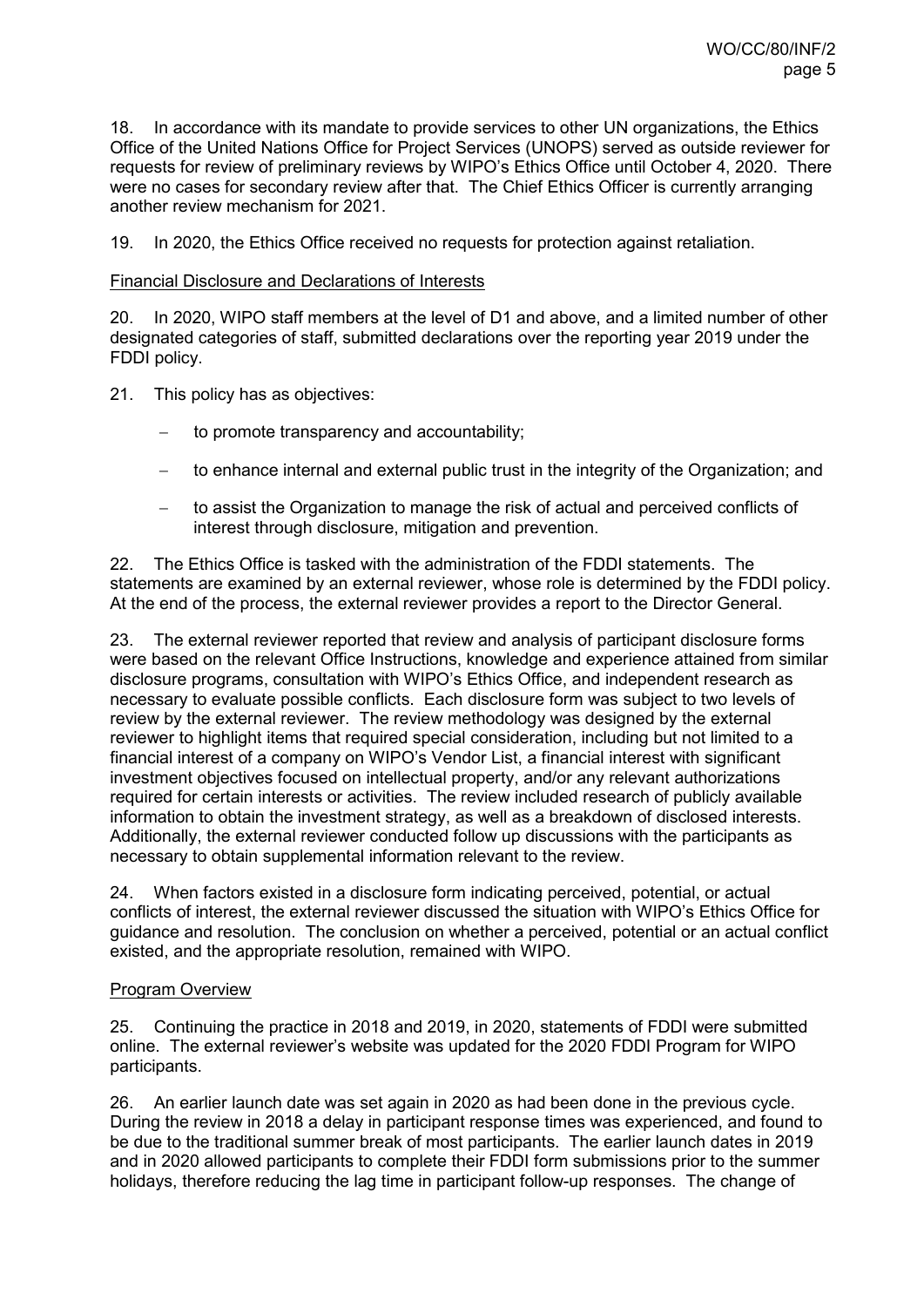dates seemed to have contributed to the timely response by participants in 2019 and 2020. Revisions to be proposed in the FDDI Office Instruction in 2021 will make the earlier schedule permanent.

27. Following the external reviewer's recommendation, the requirement for participants to use an anonymized email "*alias*" for the FDDI was eliminated in the 2019 and 2020 filing cycles. In 2018, an anonymized email "*alias*" had been used, with a view to participant confidentiality and anonymity. This system caused significant confusion among participants and resulted in a high volume of calls and emails for support relating to login issues. Moreover, many participants nevertheless chose to use their personal emails for these inquiries and for engaging with the external reviewer.

28. A survey by the Ethics Office conducted in 2019 indicated that the vast majority of filers did not have objections to suppressing this requirement. Allowing participants to use their personal WIPO emails during the 2019 and 2020 disclosure cycles markedly reduced participant confusion, login inquiries and requests for login support. WIPO accepted the external reviewer's recommendation to continue to allow participants to use their personal WIPO emails. Revisions to be proposed in the FDDI Office Instruction later this year will make the use of WIPO email addresses a permanent element of the FDDI procedures.

29. During the 2020 FDDI exercise, participants who filed in the previous year were able to utilize a feature within the external reviewer's website that pre-populated returning participant's disclosure form with each disclosure item that had been submitted in their prior year's form. This facilitated a more effective and efficient filing process tor these participants and resulted in less follow up with participants during the external reviewer's review of the form. On the recommendation of the external reviewer, this procedure will continue to be used in future periods.

30. During the 2020 disclosure program, the external reviewer maintained anonymity in its review system through an automated anonymous Filer ID assigned to each participant by the external reviewer's FDDI system. As in the 2019 cycle, during the case discussions with WIPO's Ethics Office in 2020, the external reviewer continued to refer to the participants' anonymous Filer ID (generated by its FDDI system), instead of referencing names and/or personal WIPO emails.

31. In order to maintain confidentiality of participant information and disclosures as strictly and confidentially as possible, in both the 2019 and 2020 FDDI cycles, the external reviewer put in place a number of measures to protect participant privacy. The external reviewer used a closed project team, physical security of documentation, system access and printing restrictions, and a rigorous application and network security-testing regime. These practices are to remain in place in future FDDI filing cycles and will be mandated in the tendering process for an external reviewer, which will take place when the current agreement's five-year period ends after the 2021 FDDI exercise.

32. One hundred and eleven (111) WIPO staff members participated in the 2020 program (i.e. the 2019 Filing Cycle). The program was open for approximately six weeks, with an official closing deadline of June 19, 2020. One hundred and ten (110) participants completed their disclosure forms prior to the official closing deadline and for one staff member on sick leave, the participant's form was administratively closed, thus resulting in almost full compliance for the 2019 filing cycle (conducted in 2020). About 90 per cent of the reviewed staff member disclosures were categorized as 'No Reportable Observations', whereby the external reviewer did not identify a possible conflict of interest in its review of the declarations. The remaining 10 per cent of disclosures were discussed with WIPO's Ethics Office (11 participants) to make a determination on conflicts of interest and any necessary remedial action.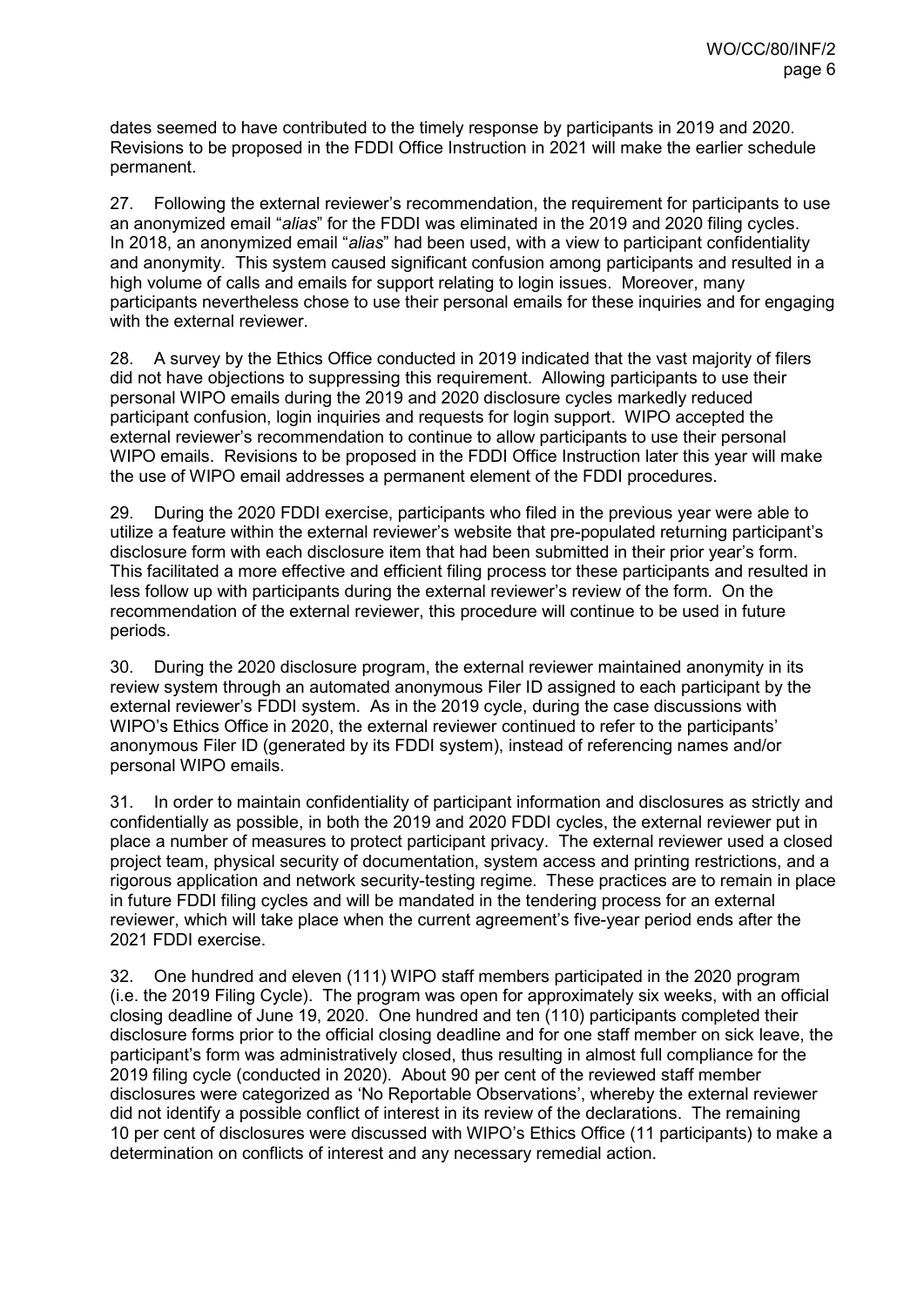33. The 11 cases included two individuals who had filed paper disclosure forms, after the program's official closing deadline. The external reviewer reviewed their forms during a case meeting with the Chief Ethics Officer, and no reportable observations were identified. As for the remaining nine disclosure forms, seven were categorized as "Discussed with Chief Ethics Officer – No Action Required", while the other two were categorized as "Discussed with Chief Ethics Officer – Action Agreed Upon". There were no actual conflicts of interest for the 2019 FDDI exercise.

### Additional Verification

34. Approximately 5 per cent (6 participants) of randomly selected FDDI forms were selected for the 2020 verification process, in addition to the regular review process. The staff members were asked to provide third-party documentation for all items they had disclosed. If their forms were blank, they were asked to re-confirm that they did not have any items to disclose on their WIPO FDDI form. Any additional documents were requested in order to verify the accuracy and completeness of information disclosed by participants. All participants selected for the verification process were compliant, providing the necessary third-party documentation or blank form submission confirmation, resulting in no reportable observations.

35. During 2020, with all participants teleworking from home, the Ethics Office, and the external reviewer did not conduct organized briefings and support sessions for staff required to file FDDI statements as had been done in previous years. Instead, the Ethics Office provided substantive and technical support and guidance to filers including advice on conflict-of-interest management on request to individual participants *via* telecommunications. In future FDDI exercises, information sessions will be held if a sufficient (5) number of participants express an interest. In any event, all participants will be provided with the Ethics Office FDDI and the external reviewer's technical guide and tutorial along with the announcement that the FDDI exercise has opened.

36. Participants also had the option to contact the external reviewer for assistance by email, through an "Ask a Question" function on its website and/or by telephone to the external reviewer's service desk. The external reviewer reported that despite not having hosted information sessions during the pandemic, there was minimal correspondence with FDDI participants regarding disclosure items. The majority of participant inquiries to the external reviewer related to technical issues, such as misplacement of registration emails or other registration/login issues to the FDDI website. The external reviewer reported that it had responded to all inquiries within two business days.

#### IPSAS

37. Compliance with IPSAS created additional disclosure requirements for staff members at D2 level and above. A 100 per cent rate of compliance by WIPO staff with IPSAS disclosure requirements was achieved.

38. The Ethics Office took into consideration the experience gathered in the 2018 and 2019 cycles for the design and launch of the 2020 process.

V. OTHER ACTIVITIES OF THE ETHICS OFFICE

39. The Ethics Office, as all program units within the Organization, also prepares its contribution to the biennial and annual planning processes of WIPO. Risk management is also performed as part of the integrated results-based management framework.

40. Throughout 2020, the Ethics Office engaged with the WIPO Independent Advisory Oversight Committee (IAOC).